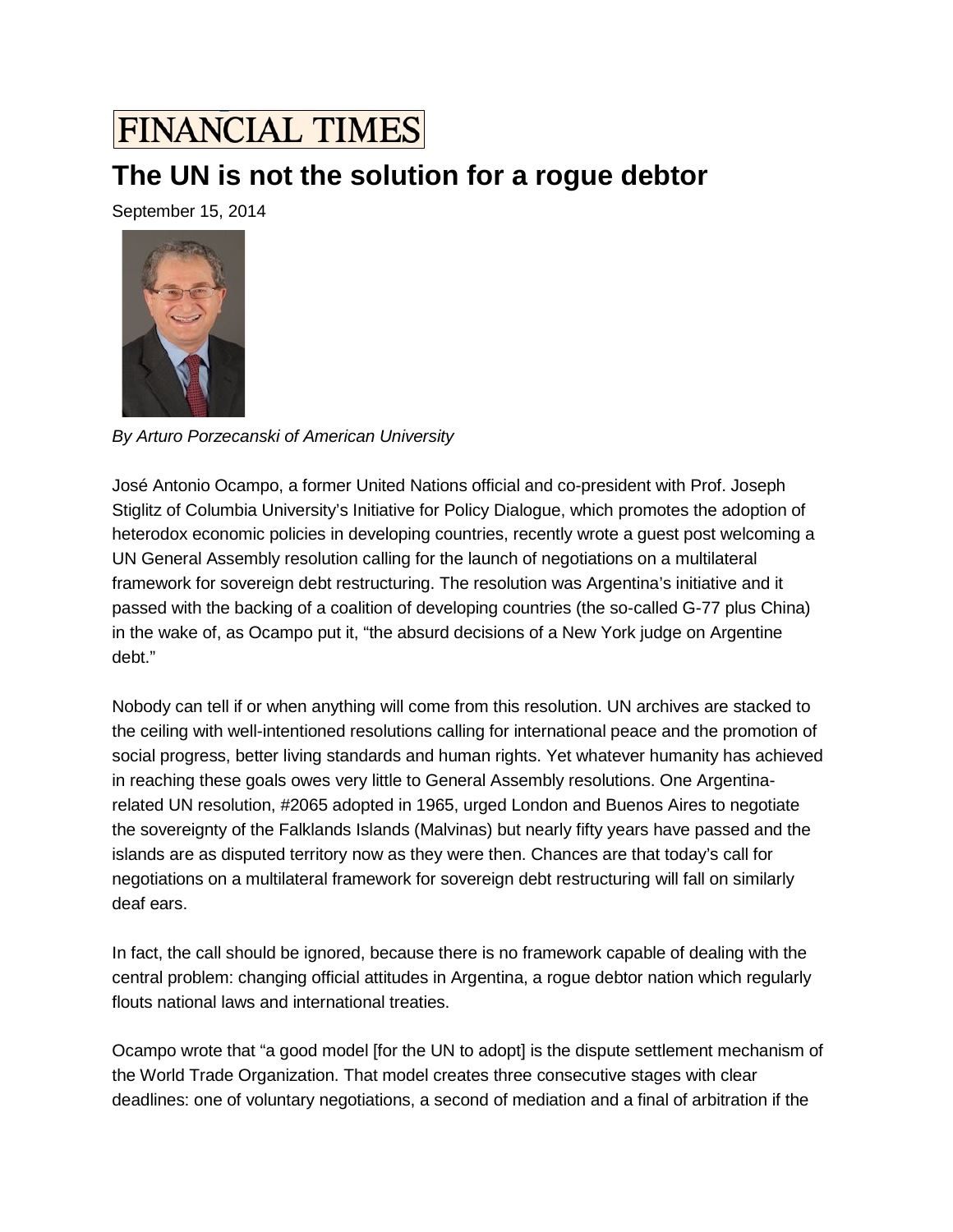former two fail… The decisions of the appeals court is binding for all parties involved. One of the advantages of this process is that the dispute settlement process is totally independent of the intergovernmental process and of the WTO secretariat."

The problem is, the government of Argentina has not only disobeyed again and again rulings in US courts which it previously committed itself to obeying, but also the decisions of independent tribunals which it also had pledged to respect. The country is infamous not just for the very large number of arbitration claims filed against it, whether in the World Bank-sponsored ICSID or in other fora, but for the number of adverse rulings it has refused to pay.

Late last year, the government made an exception and finally settled five investment-treaty arbitration awards that had been decided between 2005 and 2008, pursuant to which it had been ordered to pay a total of nearly \$680m. However, Buenos Aires did not pay the successful claimants what it owed them: rather, it paid them 75 per cent of what they were entitled to, giving them government bonds trading at a discount rather than cash, and requiring them to purchase some \$70m of new government bonds with their proceeds – in short, it paid them a fraction of their arbitral awards.

In the meantime, other companies in the queue, such as British Gas (BG Group), which won an award for \$186m plus interest back in 2007 in the ICC Court, an award reviewed and ratified by the US Supreme Court in March of this year, are still awaiting payment. So is the French water and sewerage company SAUR International, which won an award in May in an arbitration against Argentina before ICSID. And in the queue stand also more than 50,000 small bondholders from Italy whose long-running case has been heard and is coming to a decision in a landmark ICSID arbitration.

Argentina's contempt for national laws and international treaties is currently being tested at the WTO itself. In August 2012, the US filed a complaint concerning Argentina's highly restrictive measures imposed on merchandise imports, and that December requested the establishment of a WTO panel to hear the dispute. The country's tightening controls on foreign exchange for imports, dividend remittances, tourism outflows and other payments motivated other governments to add to the US complaint and over 40 countries from Asia, Europe, Latin America and the Middle East soon joined the proceedings. A few weeks ago, on 22 August, the independent panel issued its report, ruling that a swath of import restrictions imposed in recent years violated global trade rules.

If history is any guide, Argentina will appeal the WTO panel's decision as part of an official strategy of the late Néstor, and now Cristina, Kirchner governments to flout all rules of conduct – and then buy as much time as possible to avoid being held accountable. This has been the disdainful way in which the country has handled all litigation defences in national courts and international arbitration tribunals. This was also the plan when it came to Argentina paying its